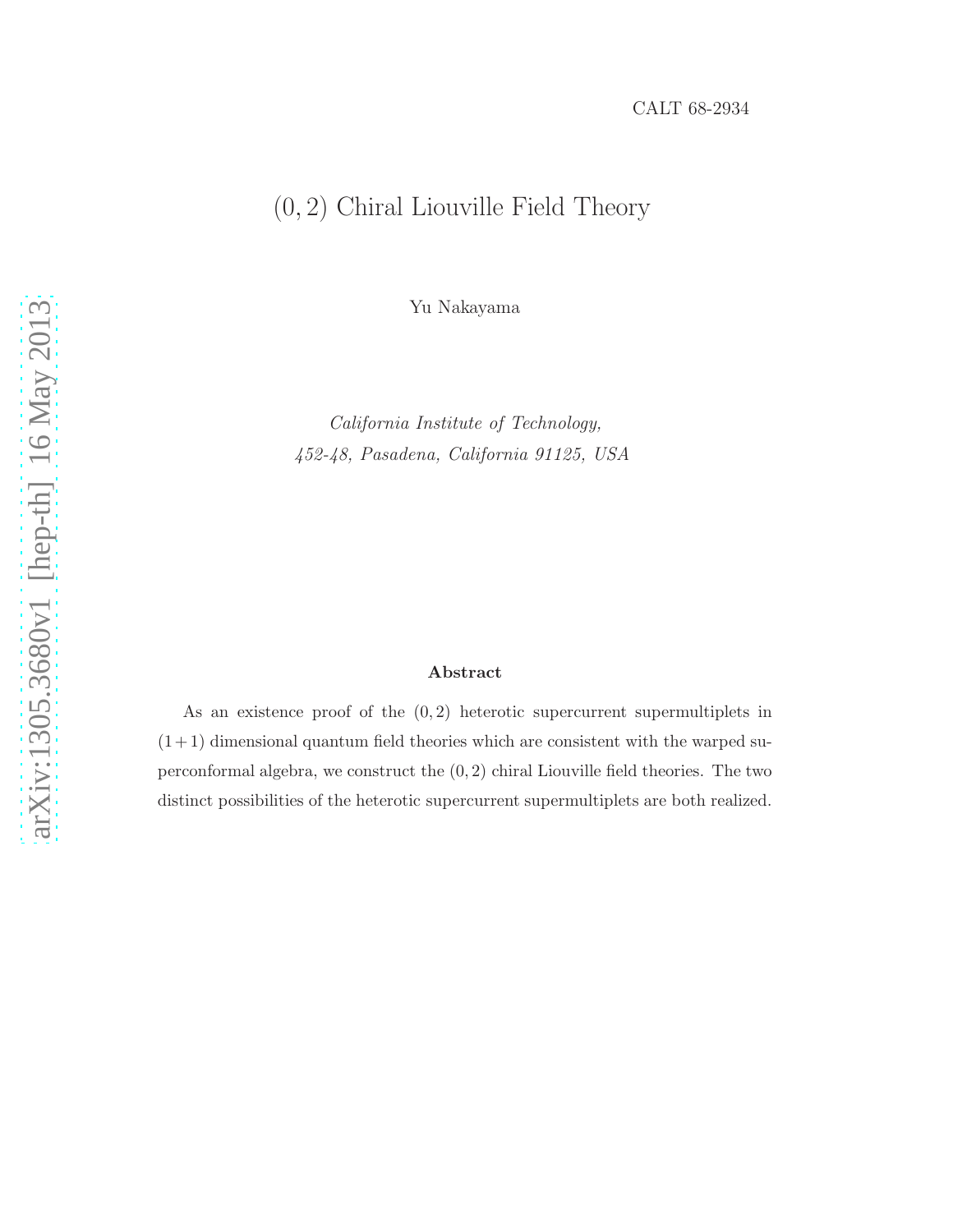## 1 Introduction

Scale invariance is ubiquitous in nature, and there has been some renewed interest in the subject without assuming Lorentz invariance. The assumption of Lorentz invariance naturally makes scale invariant quantum field theories conformal invariant. This is proved in 1+1 dimension, and there is good evidence to believe the similar symmetry enhancement in higher dimensions (see e.g. [\[1\]](#page-10-0) for a review). The situation without Lorentz invariance is more subtle and interesting. It allows more exotic possibilities.

In  $1 + 1$  dimension, Hofman and Strominger argued [\[2\]](#page-11-0) that under certain technical assumptions, chiral scale invariance must be enhanced to chiral conformal invariance. We do not know whether their assumptions are plausible or not without any concrete realization. While there exist some holographic examples based on Kerr/CFT correspondence [\[3\]](#page-11-1) and the generic holographic argument [\[4\]](#page-11-2), the concrete field theory realization has been unavailable. From the holographic construction, the algebra is also known as "warped conformal algebra". Some field theory aspects have been investigated in [\[5\]](#page-11-3) with its focus on the modular property.

Although it may not satisfy all of the technical assumptions, in the latest paper [\[6\]](#page-11-4), the chiral Liouville field theory that is equipped with the warped conformal algebra was proposed as a particular gauge fixing of the conventional (quantum) gravity in  $1 + 1$ dimension. It may have some interesting applications in the holographic dual in a similar way that the ordinary Liouville field theory can be regarded as the effective boundary theory of the  $AdS_3$  space-time [\[7\]](#page-11-5).

In this paper, we construct the  $(0, 2)$  heterotic supersymmetric generalization of the chiral Liouville field theory. The  $(0, 2)$  heterotic supersymmetry compatible with the warped conformal algebra was classified in [\[8\]](#page-11-6), in which we have showed the two distinct possibilities aside from the trivial superconformal algebra with the Lorentz invariance. The goal of this paper is to give an existing proof of the  $(0, 2)$  heterotic supercurrent supermultiplets by constructing the  $(0, 2)$  supersymmetric generalization of the chiral Liouville field theory. In section 2, we review the possible  $(0, 2)$  heterotic supercurrent supermultiplets compatible with the warped conformal algebra. The trivial case is the Lorentz invariant situation, and the construction of the Lorentz invariant (0, 2) Liouville field theory can be found in [\[9\]](#page-11-7). In addition, there are two non-trivial possibilities. In section 3 and 4, we construct the  $(0, 2)$  chiral Liouville field theory with and without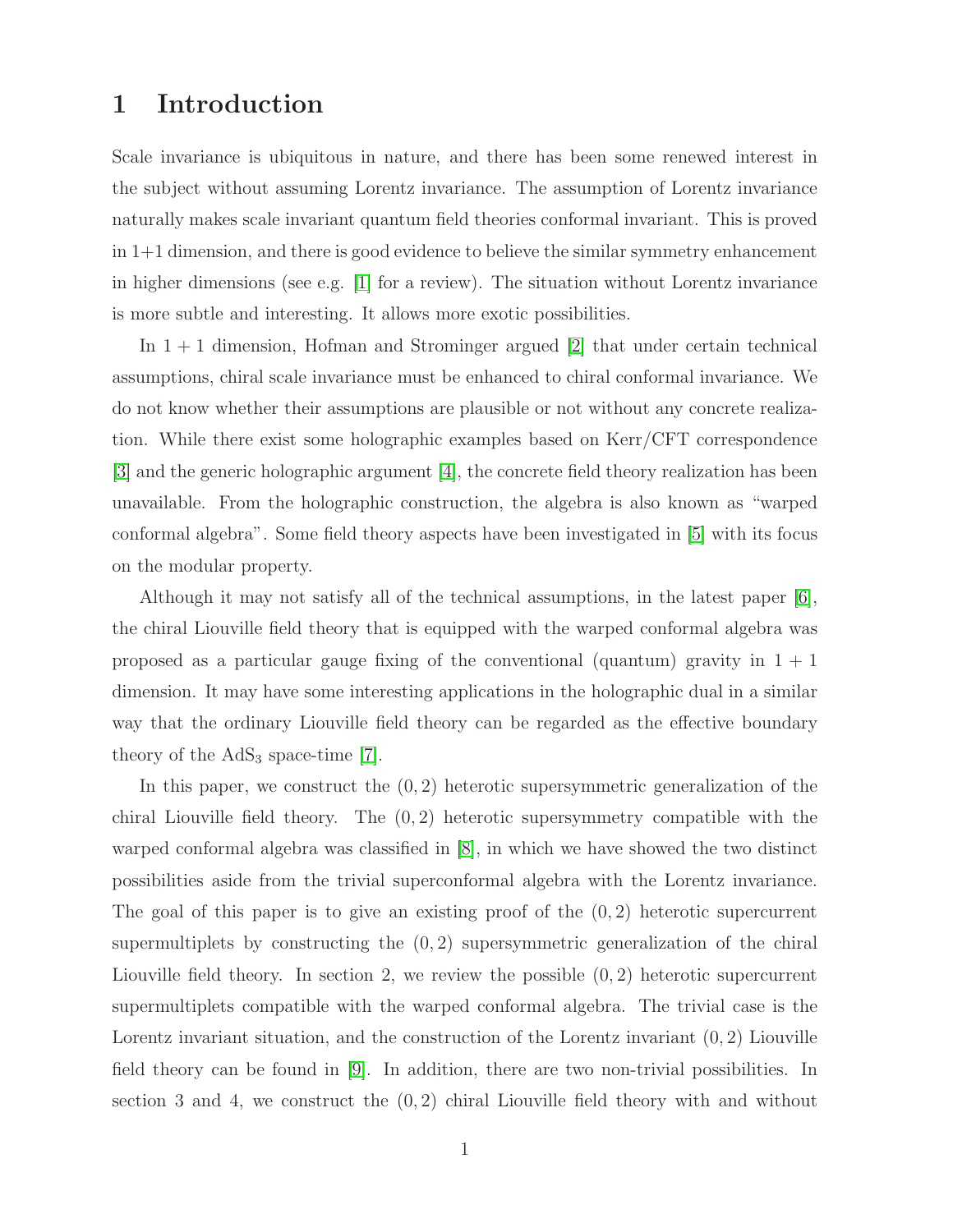the Liouville (super)potential respectively. The two distinct possibilities of the heterotic supercurrent supermultiplets are both realized.

# 2  $(0, 2)$  heterotic supercurrent supermultiplets with warped superconformal algebra

In  $[8]$ , we have classified the possible  $(0, 2)$  heterotic supercurrent supermultiplets, which are consistent with the warped conformal algebra [\[2\]](#page-11-0). Aside from the Lorentz invariant superconformal field theories, we have two distinct possibilities.

The first case is the situation in which the supersymmetry is realized in the chiral conformal sector. With the notation in [\[8\]](#page-11-6), the supercurrent supermultiplet must satisfy

$$
\partial_{-}S_{++} = 0
$$
  
\n
$$
\partial_{-}Y_{-} = 0
$$
  
\n
$$
X_{-} = \mathcal{T}_{---} = 0,
$$
\n(1)

where  $S_{++}$  and  $\mathcal{T}_{---}$  are real superfields and  $X_-\$  and  $Y_-\$  are fermionic chiral superfields. In components, we have the current algebra

<span id="page-2-0"></span>
$$
\partial_{--} j_{++} = 0
$$
  

$$
\partial_{--} S_{+++} = 0
$$
  

$$
\partial_{--} T_{+++} = 0 , \qquad (2)
$$

which generates the right  $\mathcal{N} = 2$  superconformal algebra (with super Virasoro extension) from  $S_{++}$  including energy-momentum tensor  $T_{+++}$ , supercurrent  $S_{+++}$  and the R-current  $j_{++}$ , and the right  $\mathcal{N} = 2$  Kac-Moody current from  $Y_{-}$ , which generates the *left* translation (together with additional bosonic and fermionic current algebra extension) from  $P_{-+}$  $\int dx^{++}T_{++--}$  with  $\partial_{--}T_{++--} = 0$ .

The other possibility is the situation in which the supersymmetry is realized in the opposite sector to the chiral conformal algebra. The supercurrent supermultiplet must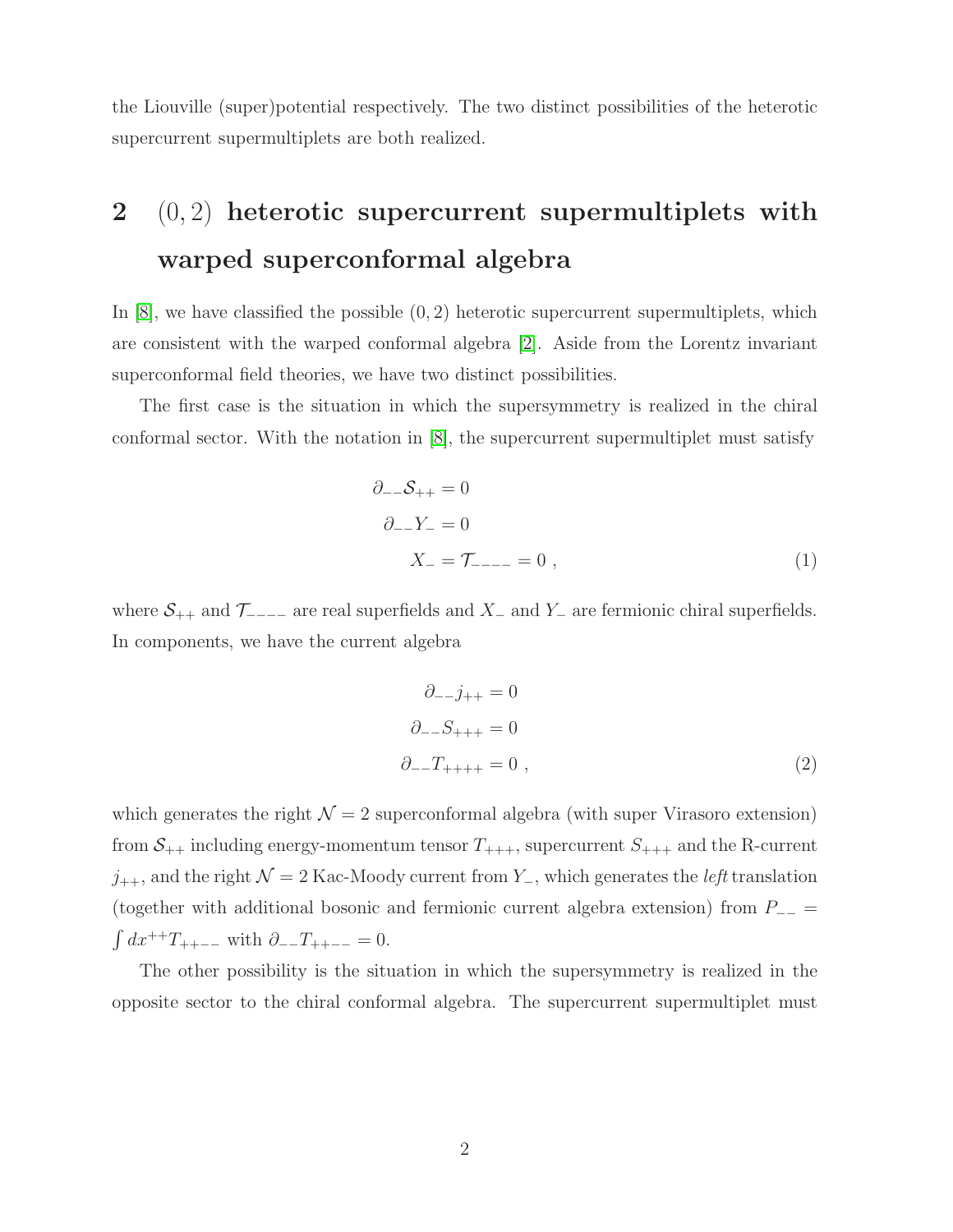satisfy

$$
D_{+}X_{-} - \bar{D}_{+}\bar{X}_{-} = 0
$$
  

$$
\bar{D}_{+}\mathcal{T}_{---} = 0
$$
  

$$
Y_{-} = \mathcal{S}_{++} = 0.
$$
 (3)

In components, we have the current algebra

<span id="page-3-2"></span>
$$
\partial_{++}T_{---} = 0 \tag{4}
$$

which generates the left conformal algebra (with Virasoro extension) from  $\mathcal{T}_{---}$ . Note that the energy-momentum tensor  $T_{---}$  is singlet under the  $(0, 2)$  supersymmetry. We also have the left Kac-Moody current which generates the right supersymmetry algebra (together with bosonic and fermionic current algebra extension) from  $X_-\$ . The right translation is given by  $P_{++} = \int dx^{--}T_{--++}$  with  $\partial_{++}T_{--++} = 0$ .

## $3 \quad (0, 2)$  chiral Liouville field theory without potential

In [\[6\]](#page-11-4), a novel gauge fixing of  $(1+1)$  dimensional gravity was proposed, which leads to the so-called chiral Liouville field theory.<sup>[1](#page-3-0)</sup> The chiral Liouville field theory has a non-covariant and non-local "action" given by

$$
S_0 = \int d^2x \left( \partial_{++} \rho \partial_{--} \rho - \frac{\Lambda}{8} e^{2\rho} + h(\partial_{--} \rho)^2 \right) + [\partial_{--} h \partial_{--} \rho + \frac{1}{2} \int d^2x' \partial_{--}^2 h(x) G(x, x') \partial_{--}^2 h(x')] \right) ,
$$
 (5)

where  $G(x, x') = \frac{1}{2\pi} \log |x - x'|$  is  $(1 + 1)$  dimensional Green's function.

Strictly speaking, the chiral Liouville field theory does not have the action principle and the above "action" is only mnemonic to derive the equations of motion by varying fields h and  $\rho$ . After the variation, we impose the constraint  $\partial_-\bar{h}=0$ , which makes the last line in [\(5\)](#page-3-1) vanish. Furthermore, to make the left translation zero-mode integral better defined, we will consider the fixed zero mode action [\[6\]](#page-11-4) by adding the (non-covariant) term

<span id="page-3-1"></span>
$$
S_L = S_0 - \Delta \int d^2x h . \qquad (6)
$$

<span id="page-3-0"></span><sup>&</sup>lt;sup>1</sup>We present the left realization of the warped conformal algebra here. It is trivial to construct the right realization by exchanging  $x^{++}$  and  $x^{--}$ , which will be used in section 3.3 with the supersymmetry.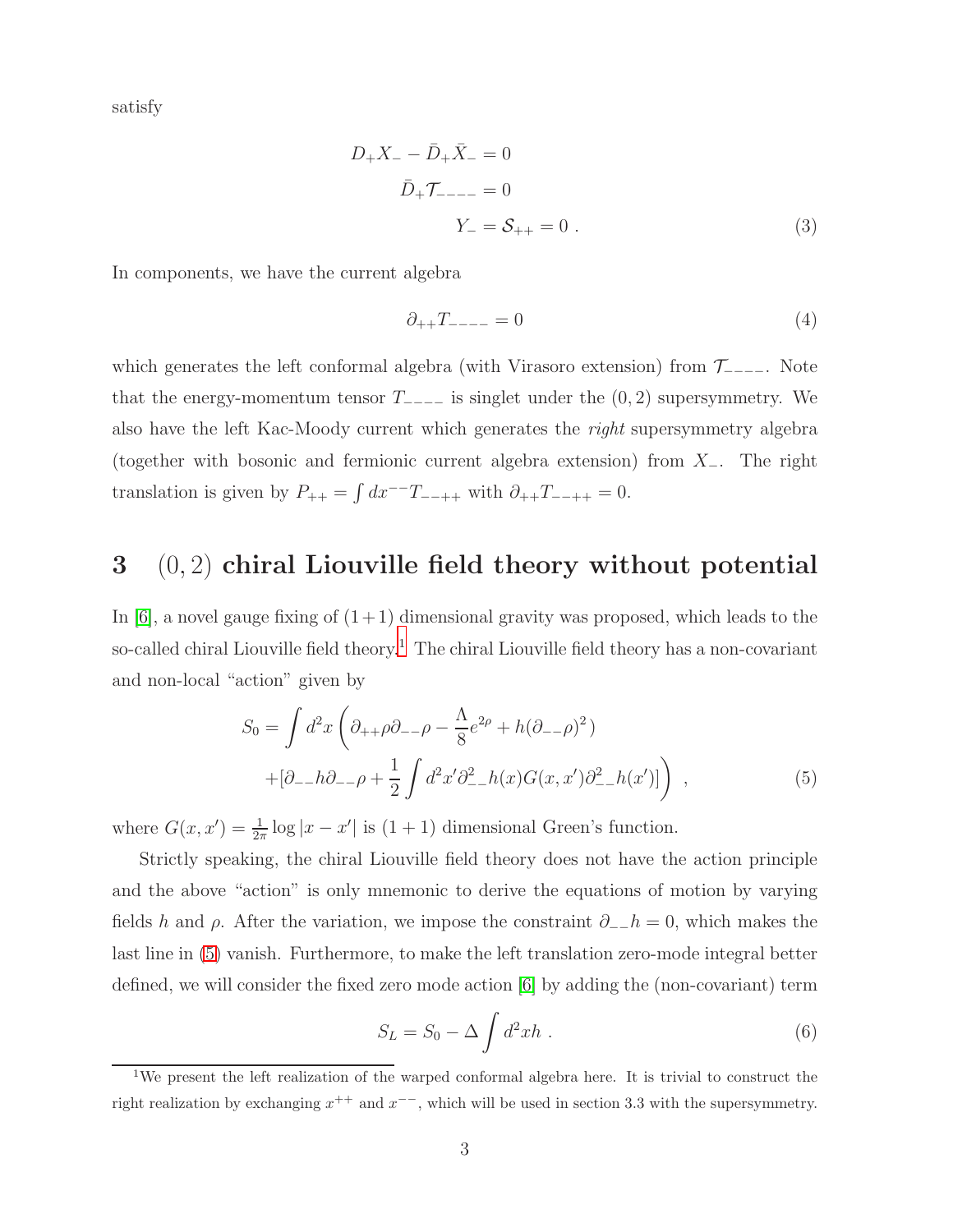The complete set of equations of motion and the constraint is

$$
\partial_{++}\partial_{--}\rho = -\frac{\Lambda}{8}e^{2\rho} - h\partial_{--}^2\rho
$$

$$
\partial_{--}\rho^2 - \partial_{--}^2\rho - \Delta = 0
$$

$$
\partial_{--}h = 0.
$$
 (7)

The theory possesses the "traceless" left energy-momentum tensor

$$
\partial_{--}T_{+++} = 0
$$
  
\n
$$
T_{+++} = (\partial_{++}\rho)^2 - \partial_{++}^2 \rho + 2h(\partial_{++}\rho\partial_{--}\rho - \partial_{++}\partial_{--}\rho) - \partial_{++}h\partial_{--}\rho
$$
 (8)

from which one can construct the left momentum  $P_{++} = \int dx^{++}T_{+++}$ . On the other hand, the right translation is generated by the Kac-Moody current

$$
\partial_{--}T_{++--} = 0
$$
  

$$
T_{++--} = 2\Delta h
$$
 (9)

from which one can construct the right momentum  $P_{--} = \int dx^{++}T_{++--}$ <sup>[2](#page-4-0)</sup>

In the following, we will construct the  $(0, 2)$  supersymmetric version of the chiral Liouville field theory. As recalled in section 2, there are two distinct supersymmetric realizations of the  $(0, 2)$  supersymmetry algebra consistent with the warped conformal algebra. In section 3.2 we construct the left realization of the warped conformal symmetry, and in section 3.3 we construct the right realization of the warped conformal symmetry. Throughout this section, we persue the minimal possibility based on one chiral multiplet Φ (a generalization of ρ) and one chiral constrained multiplet Ψ (a generalization of h). The minimal construction does not allow the supersymmetric analogue of the Liouville potential term. The introduction of the Liouville potential term will be discussed in section 4 with the addition of a Fermi-multiplet.

<span id="page-4-0"></span><sup>&</sup>lt;sup>2</sup>We see that when  $\Delta = 0$ , the right momentum becomes trivial, and the Dirac bracket becomes singular [\[6\]](#page-11-4).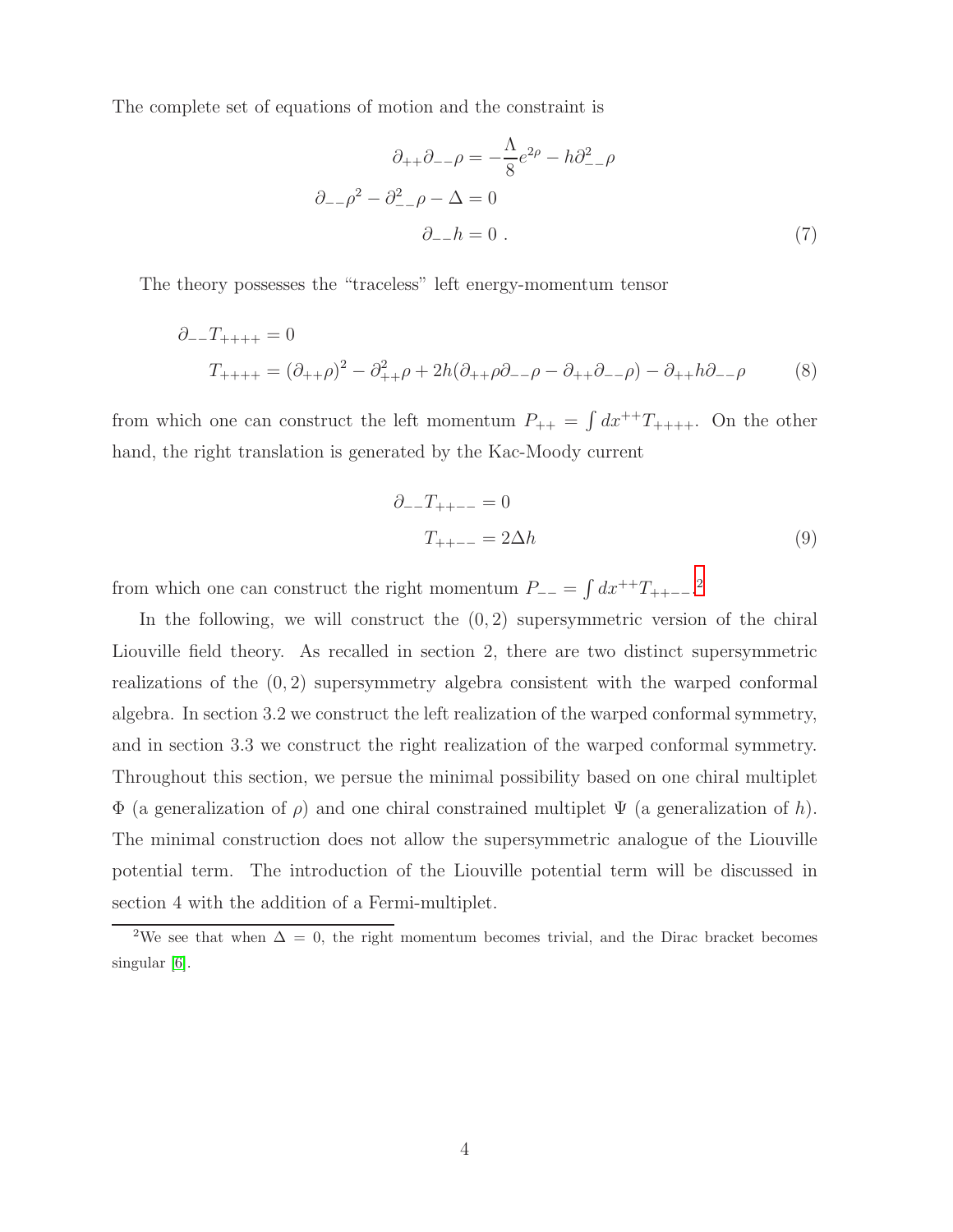### 3.1 Left realization

The superspace action is given by<sup>[3](#page-5-0)</sup>

$$
S = \int d^2x d^2\theta \left( -i\Phi \partial_{--}\bar{\Phi} \right)
$$
  
+ 
$$
\int d^2x d\theta^+ (\Psi[(\partial_{--}\Phi)^2 - (\partial_{--}^2\Phi) + \Delta])
$$
  
+ 
$$
\int d^2x d\bar{\theta}^+ (\bar{\Psi}[(\partial_{--}\bar{\Phi})^2 - (\partial_{--}^2\bar{\Phi}) + \bar{\Delta}]).
$$
 (10)

With the component expansion

<span id="page-5-1"></span>
$$
\Phi = \phi + i\theta^{+}\lambda + \theta^{+}\bar{\theta}^{+}(\frac{i}{2}\partial_{++}\phi)
$$
  
\n
$$
\bar{\Phi} = \phi^{*} + i\bar{\theta}^{+}\bar{\lambda} + \theta^{+}\bar{\theta}^{+}(-\frac{i}{2}\partial_{++}\phi)
$$
  
\n
$$
\Psi = \psi + \theta^{+}h - \theta^{+}\bar{\theta}^{+}(\frac{i}{2}\partial_{++}\psi)
$$
  
\n
$$
\bar{\Psi} = \bar{\psi} + \bar{\theta}^{+}h^{*} + \theta^{+}\bar{\theta}^{+}(\frac{i}{2}\partial_{++}\bar{\psi})
$$
\n(11)

we have

$$
S = \int d^2x \left( \partial_{++} \phi \partial_{--} \phi^* - i \lambda \partial_{--} \bar{\lambda} \right)
$$
  
+ 
$$
h[(\partial_{--} \phi)^2 - (\partial_{--}^2 \phi) + \Delta] + h^*[(\partial_{--} \phi^*)^2 - (\partial_{--}^2 \phi^*) + \Delta^*]
$$
  
+ 
$$
\psi[-2i(\partial_{--}\lambda)(\partial_{--}\phi) + i\partial_{--}^2 \lambda] + \bar{\psi}[-2i(\partial_{--}\bar{\lambda})(\partial \phi^*) + i\partial_{--}^2 \bar{\lambda}]\right).
$$
 (12)

As in the bosonic case, we should regard the action as mnemonic to derive the equations of motion by varying Φ and Ψ. Only after the variation, we impose the chirality constraint  $∂<sub>−</sub>Ψ = 0$ . To focus on the fixed energy sector, a complex number  $Δ$  is introduced. Furthermore, we have suppressed a possible non-local term, which does not alter the equations of motion with the constraint. The set of equations of motion and the constraint is summarized as

$$
(\partial_{--}\Phi)^2 - (\partial_{--}^2\Phi) + \Delta = 0
$$
  

$$
i\partial_{--}\bar{D}_+ \bar{\Phi} + 2(\partial_{--}^2\Phi)\Psi = 0
$$
  

$$
\partial_{--}\Psi = 0.
$$
 (13)

<span id="page-5-0"></span><sup>3</sup>Our convention is  $\int d^2\theta(\theta^+\bar{\theta}^+) = \int d\theta^+(\theta^+) = \int d\bar{\theta}^+(\bar{\theta}^+) = 1$ .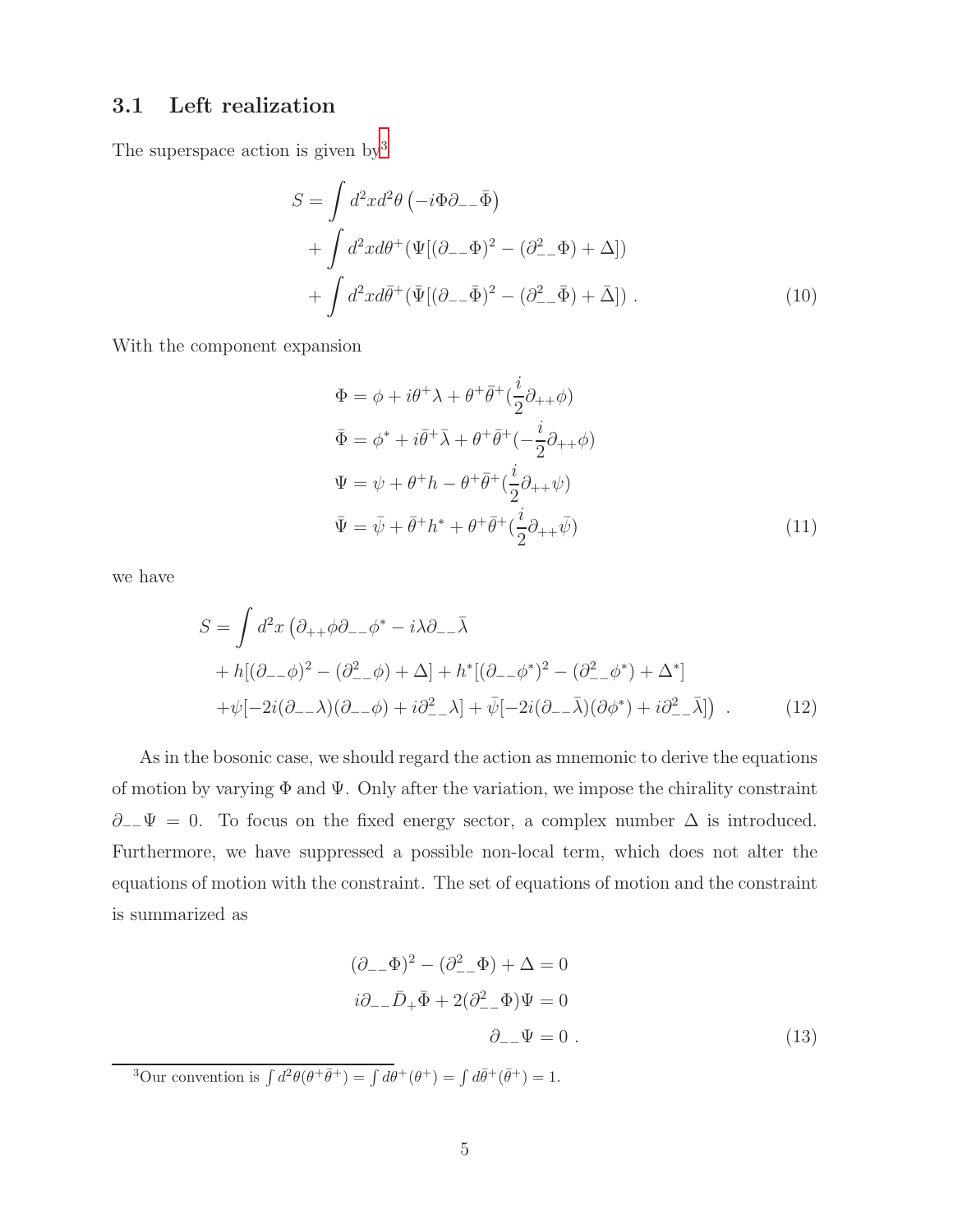The left supercurrent supermultiplet is given by the sum of the two separately conserved ones:

<span id="page-6-1"></span>
$$
S_{++} = S_{++}^{(0)} + \alpha S_{++}^{\text{imp}} \tag{14}
$$

Here

$$
\mathcal{S}_{++}^{(0)} = D_+ \Phi \bar{D}_+ \bar{\Phi} + 2i\Psi (D_+ \Phi)(\partial_- \Phi) + 2i\bar{\Psi} (\bar{D}_+ \bar{\Phi})(\partial_- \bar{\Phi})
$$

$$
-i\Psi (\partial_- D_+ \Phi) - i\bar{\Psi} (\partial_- \bar{D}_+ \bar{\Phi}) . \tag{15}
$$

The improvement ambiguity, which does not change the space-time translation charges, is given by

$$
\mathcal{S}_{++}^{\text{imp}} = i\partial_{++}\Phi - i\partial_{++}\bar{\Phi} + 2i\Psi[\partial_{--}D_{+}\Phi] + 2i\bar{\Psi}[\partial_{--}\bar{D}_{+}\bar{\Phi}] + 2i(D_{+}\Psi)\partial_{--}\Phi - 2i(\bar{D}_{+}\bar{\Psi})\partial_{--}\bar{\Phi}.
$$
\n(16)

Note that the top component of  $S_{++}$  is the R-current, and the above improvement changes the R-symmetry.

The additional Kac-Moody current is realized by

<span id="page-6-0"></span>
$$
Y_- = \Delta \Psi \t{, \t(17)}
$$

which satisfies  $\partial_{-}Y_{-} = 0$  from the constraint. With the usage of the equations of motion and the constraint, we can show that these satisfies the supercurrent conservation [\(1\)](#page-2-0).

### 3.2 Right realization

The superspace action is given by

$$
S = \int d^2x d^2\theta \left( -i\Phi \partial_{-} \bar{\Phi} \right)
$$
  
+ 
$$
\int d^2x d\theta^+ (\Psi[(\partial_{++}\Phi)^2 - (\partial_{++}^2 \Phi) + \Delta])
$$
  
+ 
$$
\int d^2x d\bar{\theta}^+ (\bar{\Psi}[(\partial_{++}\bar{\Phi})^2 - (\partial_{++}^2 \bar{\Phi}) + \bar{\Delta}]).
$$
 (18)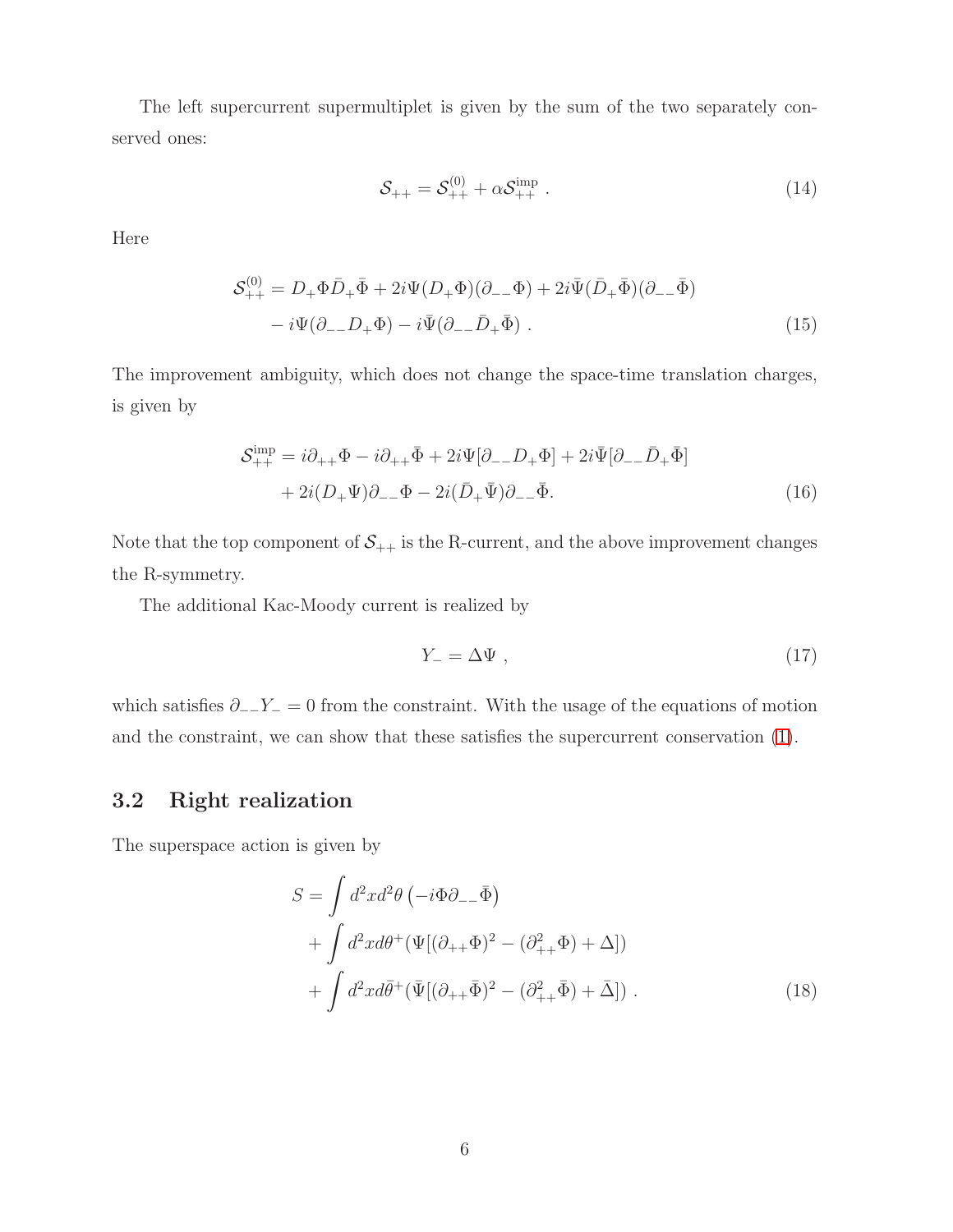With the component expansion

$$
\Phi = \phi + i\theta^{+}\lambda + \theta^{+}\bar{\theta}^{+}(\frac{i}{2}\partial_{++}\phi)
$$
  
\n
$$
\bar{\Phi} = \phi^{*} + i\bar{\theta}^{+}\bar{\lambda} + \theta^{+}\bar{\theta}^{+}(-\frac{i}{2}\partial_{++}\phi)
$$
  
\n
$$
\Psi = \psi + \theta^{+}h - \theta^{+}\bar{\theta}^{+}(\frac{i}{2}\partial_{++}\psi)
$$
  
\n
$$
\bar{\Psi} = \bar{\psi} + \bar{\theta}^{+}h^{*} + \theta^{+}\bar{\theta}^{+}(\frac{i}{2}\partial_{++}\bar{\psi})
$$
\n(19)

we have

$$
S = \int d^2x \left( \partial_{++} \phi \partial_{--} \phi^* - i \lambda \partial_{--} \bar{\lambda} \right. \n+ h[(\partial_{++} \phi)^2 - (\partial_{++}^2 \phi) + \Delta] + h^*[(\partial_{++} \phi^*)^2 - (\partial_{++}^2 \phi^*) + \Delta^*] \n+ \psi[-2i(\partial_{++} \lambda)(\partial_{++} \phi) + i \partial_{++}^2 \lambda] + \bar{\psi}[-2i(\partial_{++} \bar{\lambda})(\partial_{++} \phi^*) + i \partial_{++}^2 \bar{\lambda}] \right) .
$$
\n(20)

Again, we should regard the action as mnemonic to derive the equations of motion by varying  $\Phi$  and  $\Psi$ . Only after the variation, we impose the chirality constraint  $\Delta D_+\Psi$  −  $\overline{\Delta}\overline{D}_{+}\overline{\Psi} = 0$ . To focus on the fixed energy sector, a complex number  $\Delta$  is introduced. Furthermore, we have suppressed a possible non-local term, which does not alter the equations of motion with the constraint. The set of equations of motion and the constraint is summarized as

$$
(\partial_{++}\Phi)^2 - (\partial_{++}^2\Phi) + \Delta = 0
$$
  

$$
i\partial_{--}\bar{D}_{+}\bar{\Phi} + 2(\partial_{++}^2\Phi)\Psi = 0
$$
  

$$
\Delta D_{+}\Psi - \bar{\Delta}\bar{D}_{+}\bar{\Psi} = 0.
$$
 (21)

The last equation implies  $\partial_{++}\Psi=0$ .

The right supercurrent supermultiplet is given by the sum of the two separately conserved ones:

<span id="page-7-0"></span>
$$
\mathcal{T}_{---} = \mathcal{T}^{(0)}_{---} + \tilde{\alpha} \mathcal{T}^{\text{imp}}_{---} \ . \tag{22}
$$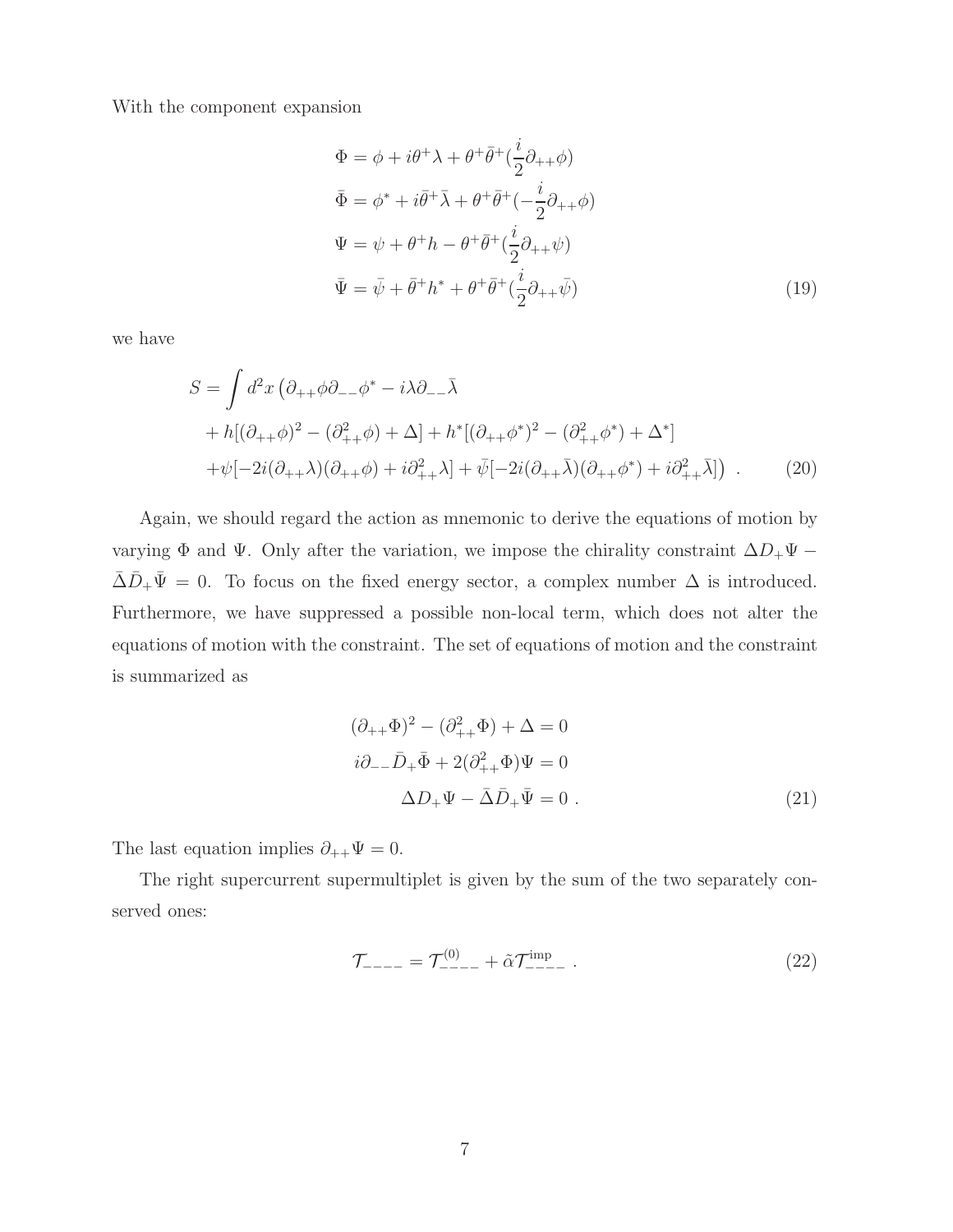Here

$$
\mathcal{T}^{(0)}_{---} = (\partial_{--}\Phi)(\partial_{--}\bar{\Phi}) - 2(\partial_{++}D_{+}\Phi)\Psi(\partial_{--}\Phi) - 2(\partial_{++}\bar{D}_{+}\bar{\Phi})\bar{\Psi}(\partial_{--}\bar{\Phi})
$$
  
\n
$$
- 2(\partial_{++}\Phi)\Psi(\partial_{--}D_{+}\Phi) + 2(\partial_{++}\bar{\Phi})\bar{\Psi}(\partial_{--}\bar{D}_{+}\bar{\Phi})
$$
  
\n
$$
+ 2(\partial_{++}\Phi)(D_{+}\Psi)(\partial_{--}\Phi) - 2(\partial_{++}\bar{\Phi})(\bar{D}_{+}\bar{\Psi})(\partial_{--}\bar{\Phi})
$$
  
\n
$$
+ (\partial_{++}\partial_{--}D_{+}\Phi)\Psi - (\partial_{++}\partial_{--}\bar{D}_{+}\bar{\Phi})\bar{\Psi}
$$
  
\n
$$
- (\partial_{++}\partial_{--}\Phi)(D_{+}\Psi) + (\partial_{++}\partial_{--}\bar{\Phi})(\bar{D}_{+}\bar{\Psi}) . \tag{23}
$$

The improvement ambiguity, which does not change the space-time translation charges, is given by

$$
\mathcal{T}^{\text{imp}}_{---} = \partial_{--}^{2} \Phi + \partial_{--}^{2} \bar{\Phi} - 2(\partial_{++}\partial_{--}D_{+}\Phi)\Psi + 2(\partial_{++}\partial_{--}\bar{D}_{+}\bar{\Phi})\bar{\Psi} \n+ 2(\partial_{++}\partial_{--}\Phi)(D_{+}\Psi) - 2(\partial_{++}\partial_{--}\bar{\Phi})(\bar{D}_{+}\bar{\Psi}) \n- 2(\partial_{++}D_{+}\Phi)(\partial_{--}\Psi) + 2(\partial_{++}\bar{D}_{+}\bar{\Phi})(\partial_{--}\bar{\Psi}) \n+ 2(\partial_{++}\Phi)(\partial_{--}D_{+}\Psi) - 2(\partial_{++}\bar{\Phi})(\partial_{--}\bar{D}_{+}\bar{\Psi}) .
$$
\n(24)

The additional Kac-Moody current is realized by

$$
X_{-} = \Delta \Psi , \qquad (25)
$$

which satisfies the condition  $D_+X_-\,-\,\bar{D}_+\bar{X}_-\,=\,0$  from the constraint. With the usage of the equations of motion and the constraint, we can show that these satisfies the supercurrent conservation [\(3\)](#page-3-2).

## 4 Introduction of Liouville potential

One feature of the construction of the (0, 2) chiral Liouville field theory in the last section was there is one-parameter freedom to choose the energy-momentum tensor. Another feature was there is no Liouville potential. These are related because, as we will see in this section, the improvement ambiguity is fixed by the Liouville potential in (chiral) Liouville field theories.

However, we should note that it is impossible to write down supersymmetric Liouville potential term without introducing additional degrees of freedom. For this purpose, we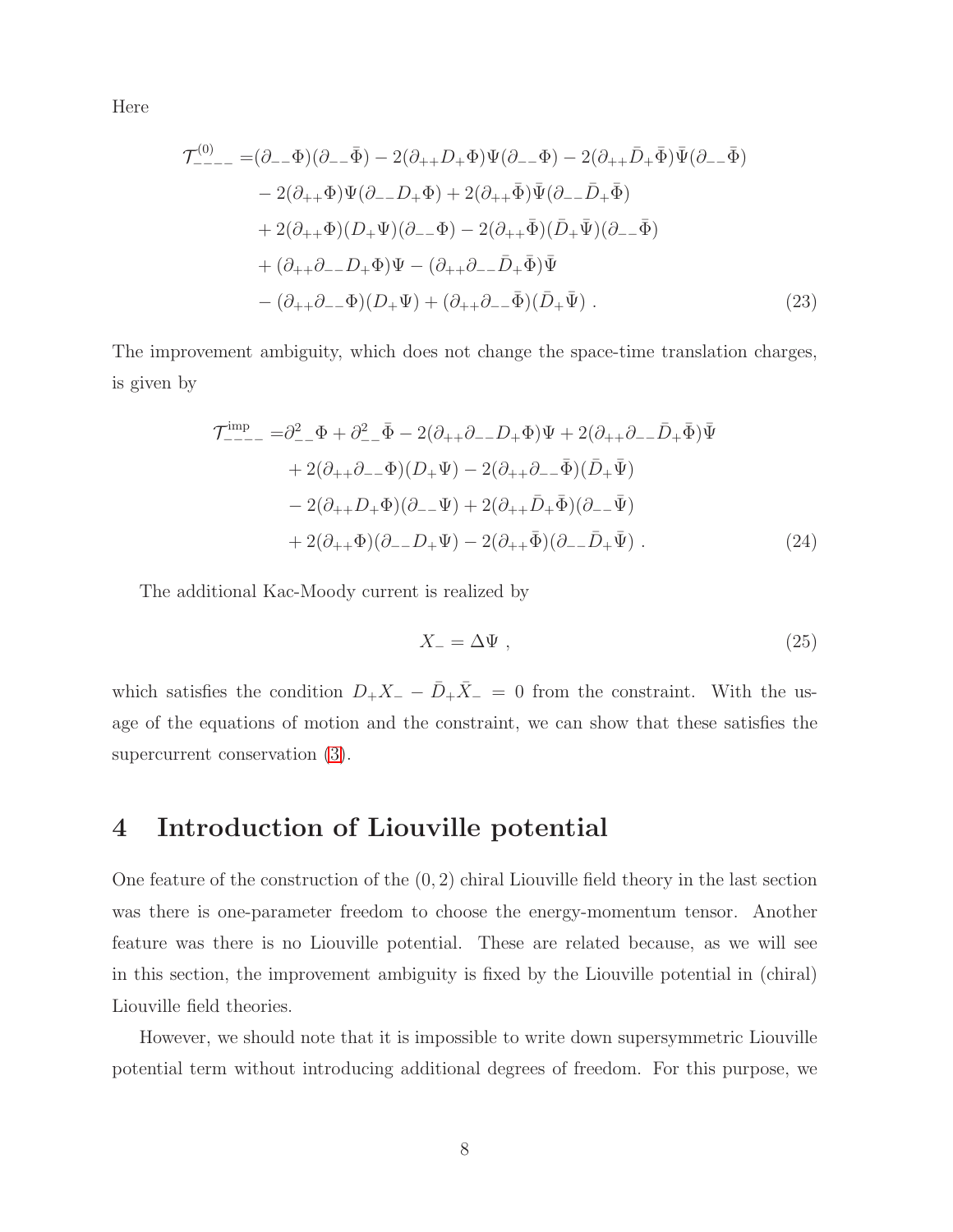introduce a Fermi-multiplet Γ, which is a fermionic chiral superfield (i.e.  $D_+\Gamma = 0$ ), with the component expansion

<span id="page-9-1"></span><span id="page-9-0"></span>
$$
\Gamma = \gamma + \theta^+ F - \theta^+ \bar{\theta}^+ (\frac{i}{2} \partial_{++} \gamma) \ . \tag{26}
$$

The kinetic term of the Fermi-multiplet is given by

$$
S_{\rm kin} = \int d^2x d^2\theta \bar{\Gamma}\Gamma = \int d^2x \left( -\frac{i}{2} \bar{\gamma} (\partial_{++} \gamma) + \frac{i}{2} (\partial_{++} \bar{\gamma}) \gamma - \bar{F}F \right) , \qquad (27)
$$

where  $F$  plays the role of the auxiliary field.

The (0, 2) Liouville potential can be introduced as

$$
S_{\rm pot} = \mu \int d^2x d\theta^+ \Gamma e^{b\Phi} + \bar{\mu} \int d^2x d\bar{\theta}^+ \bar{\Gamma} e^{b\bar{\Phi}}
$$
  
= 
$$
\int d^2x \left( \mu F e^{b\phi} + \bar{\mu} \bar{F} e^{b\phi^*} - ib\mu \gamma \lambda e^{b\phi} - ib\bar{\mu} \bar{\gamma} \bar{\lambda} e^{b\phi^*} \right),
$$
 (28)

where  $\mu$  is complex, but b is a real parameter. We can add the kinetic term [\(27\)](#page-9-0) and the potential term [\(28\)](#page-9-1) both in the left realization [\(10\)](#page-5-1) and the right realization [\(18\)](#page-6-0) of the (0, 2) warped conformal field theories constructed in the last section. The equations of motion can be obtained by varying  $\Phi$ ,  $\Psi$  and  $\Gamma$ , and then we impose the constraint on  $\Psi$ .

The warped conformal algebra now relates the real number b with the improvement ambiguity  $\alpha$  and  $\tilde{\alpha}$  in the supercurrent supermultiplets. In the left realization, the necessity can be seen from the fact that  $\gamma$  has the zero chiral scaling dimension, and  $\psi$  has one half, so  $e^{b\phi}$  should have additional one half of the chiral scaling dimension by adjusting the shift transformation under the chiral dilatation induced by the improved definition of the left energy-momentum tensor.<sup>[4](#page-9-2)</sup> This determines  $\alpha = -\frac{1}{b}$  $\frac{1}{b}$ . Alternatively, in the right realization,  $\gamma$  has one half of the chiral scaling dimension, and  $\lambda$  has the zero chiral scaling dimension, so again  $e^{b\phi}$  should have additional one half of the chiral scaling dimension by adjusting the shift transformation under the chiral dilatation induced by the improved definition of the right energy-momentum tensor. This fixes  $\tilde{\alpha} = -\frac{1}{2l}$  $\frac{1}{2b}$ .

We can verify the (classical) sufficiency of the  $(0, 2)$  warped superconformal invariance by constructing the explicit  $(0, 2)$  supercurrent supermultiplets. They take the same form as [\(14\)](#page-6-1) and [\(22\)](#page-7-0) with the above specified values of  $\alpha$  and  $\tilde{\alpha}$ . By using the modified equations of motion with the Liouville potential terms, one can see that it satisfies the conservation condition.

<span id="page-9-2"></span><sup>&</sup>lt;sup>4</sup>The same result is obtained from the R-symmetry consideration.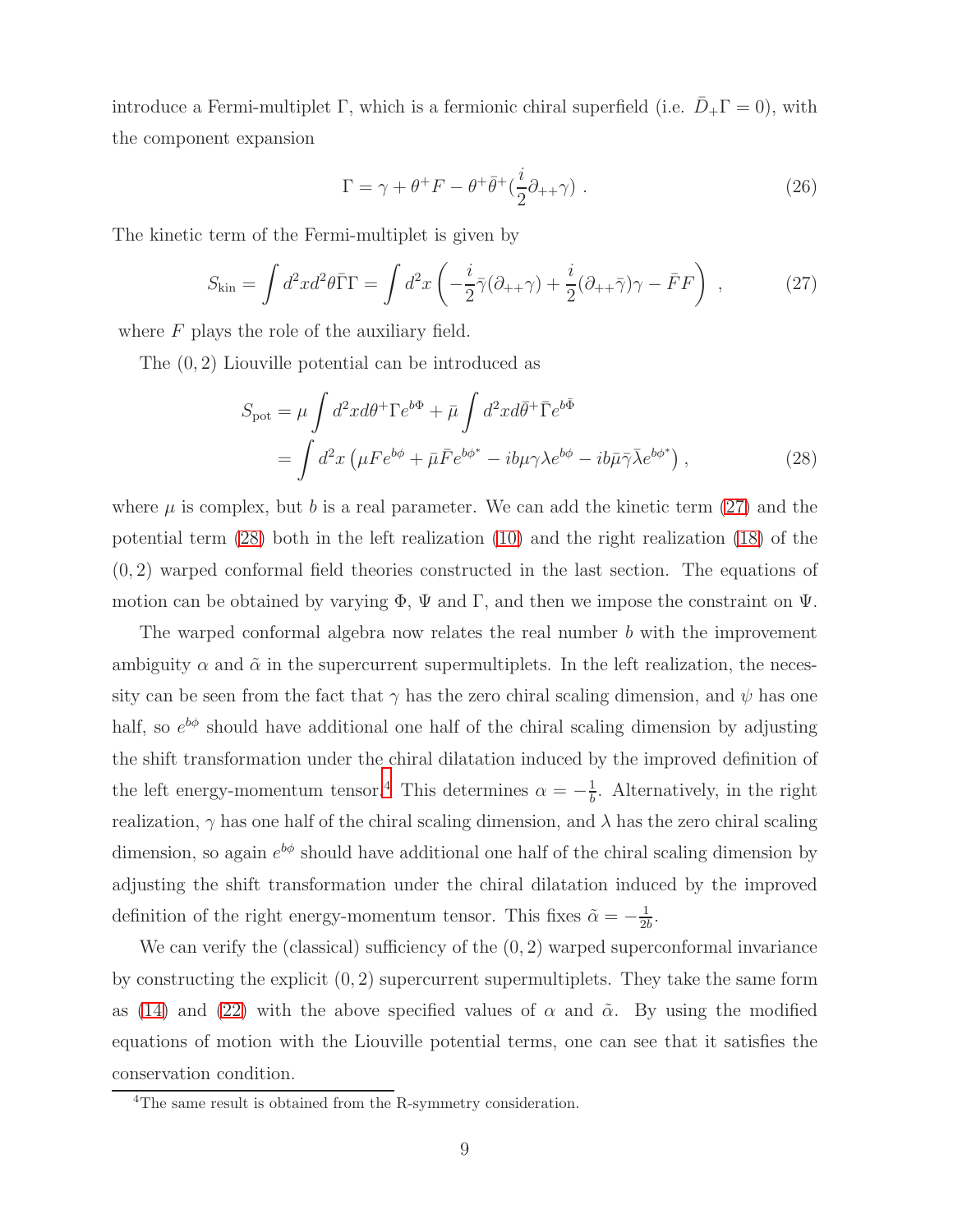## 5 Conclusion

In this paper, we have constructed the  $(0, 2)$  chiral Liouville field theories as an existence proof of the  $(0, 2)$  heterotic supercurrent supermultiplets in  $(1 + 1)$  dimensional quantum field theories which are consistent with the warped superconformal algebra. The two distinct possibilities of the heterotic supercurrent supermultiplets are both realized.

In both cases, the bosonic part can be regarded as the generalization of the chiral Liouville field theory. On the other hand, the fermionic part shows an interesting distinction. In the left realization, with neglecting the interaction, it is given by chiral fermions. On the other hand, in the right realization, with neglecting the interaction, it is essentially given by the quantum mechanical zero mode algebra of fermionic harmonic oscillator with zero frequency (see [\[10\]](#page-11-8) for a related comment on the possibility of such a realization).

Our construction is classical, and it is extremely important to address the question of the quantum warped conformal invariance by studying the quantization of the chiral Liouville field theories. It is particularly of interest to compute the central charges for the  $(0, 2)$  warped superconformal algebra. In the bosonic case, it is expected that we would get the quantum corrections from the renormalization of the exponential Liouville operator much like in the conventional Liouville field theory (see e.g. [\[11\]](#page-11-9) and reference therein). With the  $(0, 2)$  supersymmetry and the possible perturbative non-renormalization of the superpotential term, we would expect that the Liouville potential term and the central charge is not renormalized here, but we may need a more rigorous argument to support the claim. In particular, there could exist non-perturbative effects that can be important in  $(0, 2)$  supersymmetric field theories. We would like to come back to these issues in the near future.

## Acknowledgements

This work is supported by Sherman Fairchild Senior Research Fellowship at California Institute of Technology and DOE grant DE-FG02-92ER40701

## <span id="page-10-0"></span>References

[1] Y. Nakayama, [arXiv:1302.0884](http://arxiv.org/abs/1302.0884) [hep-th].